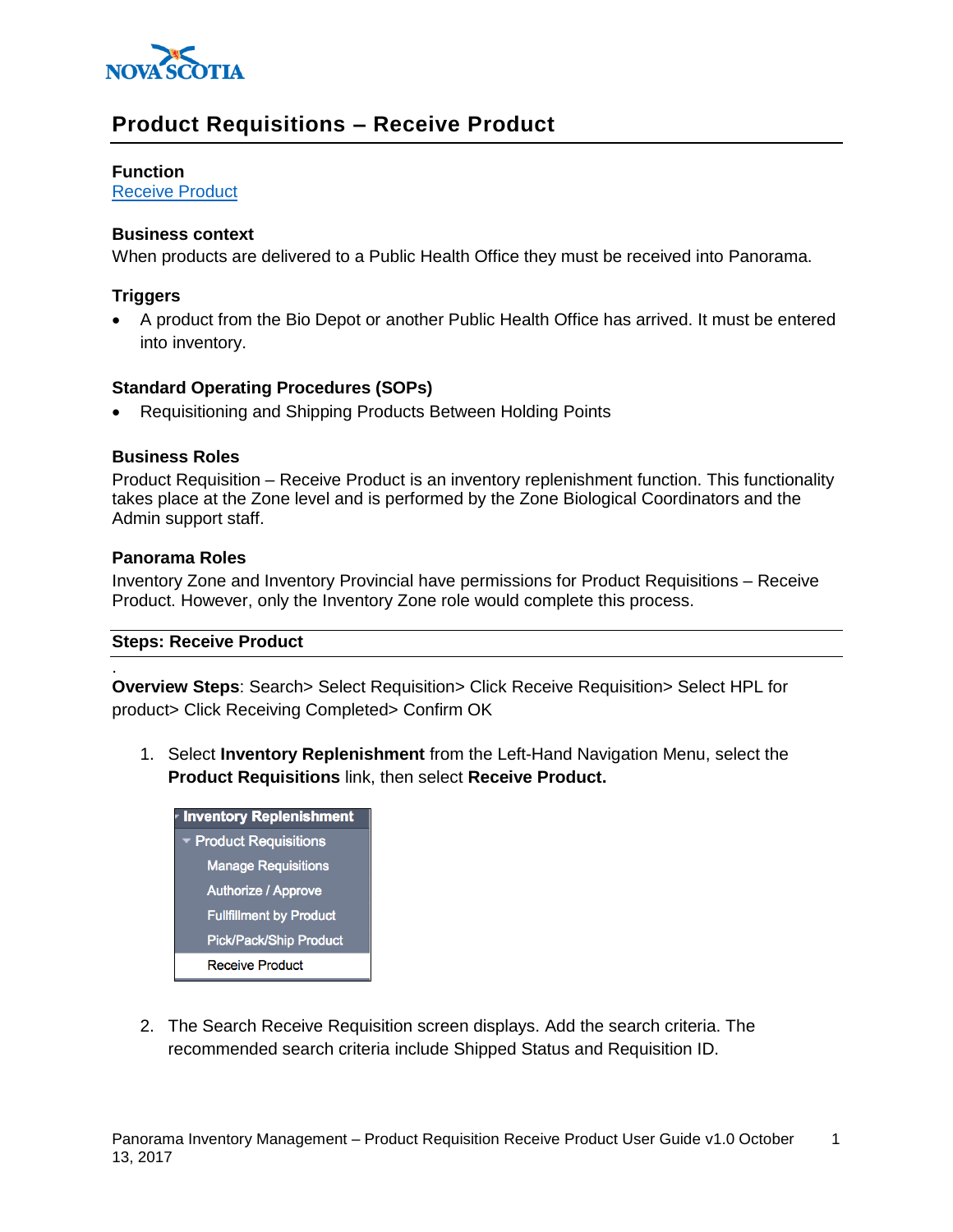

| <b>Receive Requisition</b>        |                       |               |                              |                  |                                           |
|-----------------------------------|-----------------------|---------------|------------------------------|------------------|-------------------------------------------|
| <b>Search Receive Requisition</b> |                       |               |                              |                  | A Hide Search Receive Requisition         |
| <b>Ship To Holding Point:</b>     |                       | <b>Search</b> |                              |                  |                                           |
| <b>Ship From Holding Point:</b>   |                       |               | <b>Requisition ID:</b>       | 140              |                                           |
| <b>Requisition Status:</b>        | Shipped               |               | <b>Requisition Type:</b>     |                  |                                           |
| <b>Submit Date From:</b>          | ⊞<br>dd<br>mm<br>уууу |               | <b>Submit Date To:</b>       | dd<br>уууу<br>mm | m                                         |
| <b>Catalogue Item Code:</b>       |                       |               | <b>Product Alternate ID:</b> |                  |                                           |
| <b>Catalogue Item Name:</b>       |                       |               |                              |                  |                                           |
| <b>Required Delivery:</b>         |                       |               |                              |                  |                                           |
| Override Holding Point Security V |                       |               |                              |                  |                                           |
|                                   |                       |               |                              |                  | <b>Retrieve</b><br><b>Search</b><br>Clear |



The Receive Requisition function is an internal function. External providers do not use Panorama.

- 3. The results display in the **Receive Requisition Search Results**.
- 4. Select the requisition and click the **Receive Requisition** button.

| A Hide Receive Requisition Search Results<br><b>Receive Requisition Search Results</b> |                     |                                                                      |                              |         |         |                                                                 |  |
|----------------------------------------------------------------------------------------|---------------------|----------------------------------------------------------------------|------------------------------|---------|---------|-----------------------------------------------------------------|--|
| Your search criteria returned 1 result(s).                                             |                     |                                                                      |                              |         |         |                                                                 |  |
|                                                                                        | <b>Row Actions:</b> | <b>Receive Requisition</b>                                           |                              |         |         |                                                                 |  |
|                                                                                        |                     | Submit Date $\blacktriangledown$ Requisition ID $\blacktriangledown$ | <b>Ship To Holding Point</b> |         |         | Requisition Status ▼ Requisition Type ▼ Ship From Holding Point |  |
|                                                                                        | 2017 Oct 5          | 140                                                                  | Digby PHO-HP - Digby PHO     | Shipped | Regular | Yarmouth PHO-HP                                                 |  |
| e<br>Page 1 of 1<br>Total: 1<br>Jump to page:                                          |                     |                                                                      |                              |         |         |                                                                 |  |

- 5. The **Receive Shipment** screen displays.
- 6. Expand the **Receive Shipment Details**.
	- **HINT**: If the product has not experienced a cold chain break, deselect **Cold Chain Quarantine** to see the Operational Fridge in the HPL dropdown.
- 7. Select the Operational Holding Point location for the order the code will be HPL1-Op or HPL-2Op.
- 8. Confirm that the quantity received is correct.